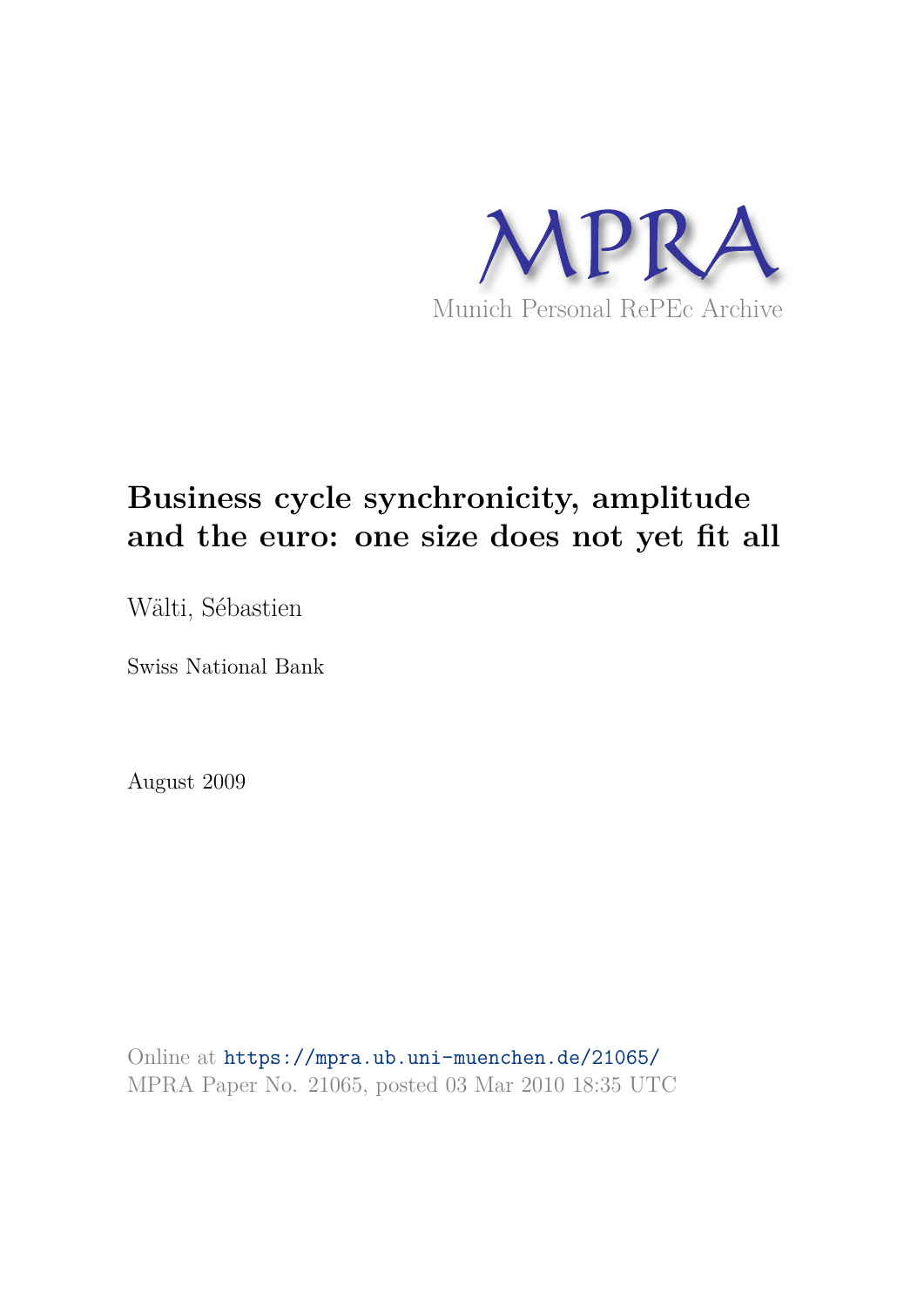## Business cycle synchronicity, amplitude and the euro: one size does not yet fit all<sup>∗</sup>

Sébastien Wälti Swiss National Bank

First version: February 2008 This version: August 2009

#### Abstract

This paper focuses on the impact of the euro on the degree of business cycle synchronisation between nineteen advanced economies over the period 1980-2008. In contrast with the existing evidence based on correlation coefficients, we assess the impact of the euro on the synchronicity and the relative amplitude of business cycles separately. We find that although the introduction of the euro has raised the likelihood of business cycle synchronicity, it has not affected the relative amplitude of business cycles. Hence, the common monetary policy has become increasingly suitable for members in terms of the needed direction of policy moves, but not in terms of the required magnitude of these moves.

JEL Classification: C25, E32, F15, F36, F41.

Keywords: Euro, monetary union, business cycle, synchronisation, probit.

<sup>∗</sup>Swiss National Bank, B¨orsenstrasse 15, 8022 Z¨urich, Switzerland. Email: sebastien.waelti@snb.ch. Phone: +41 44 6313943. I am grateful for helpful comments to Ulrich Kohli, Signe Krogstrup, and participants at seminars at Trinity College Dublin and the University of Luxembourg and the 2008 World Congress of the International Economic Association. Padraig Flynn provided efficient research assistance. The views expressed in this paper are those of the author and do not necessarily represent those of the Swiss National Bank.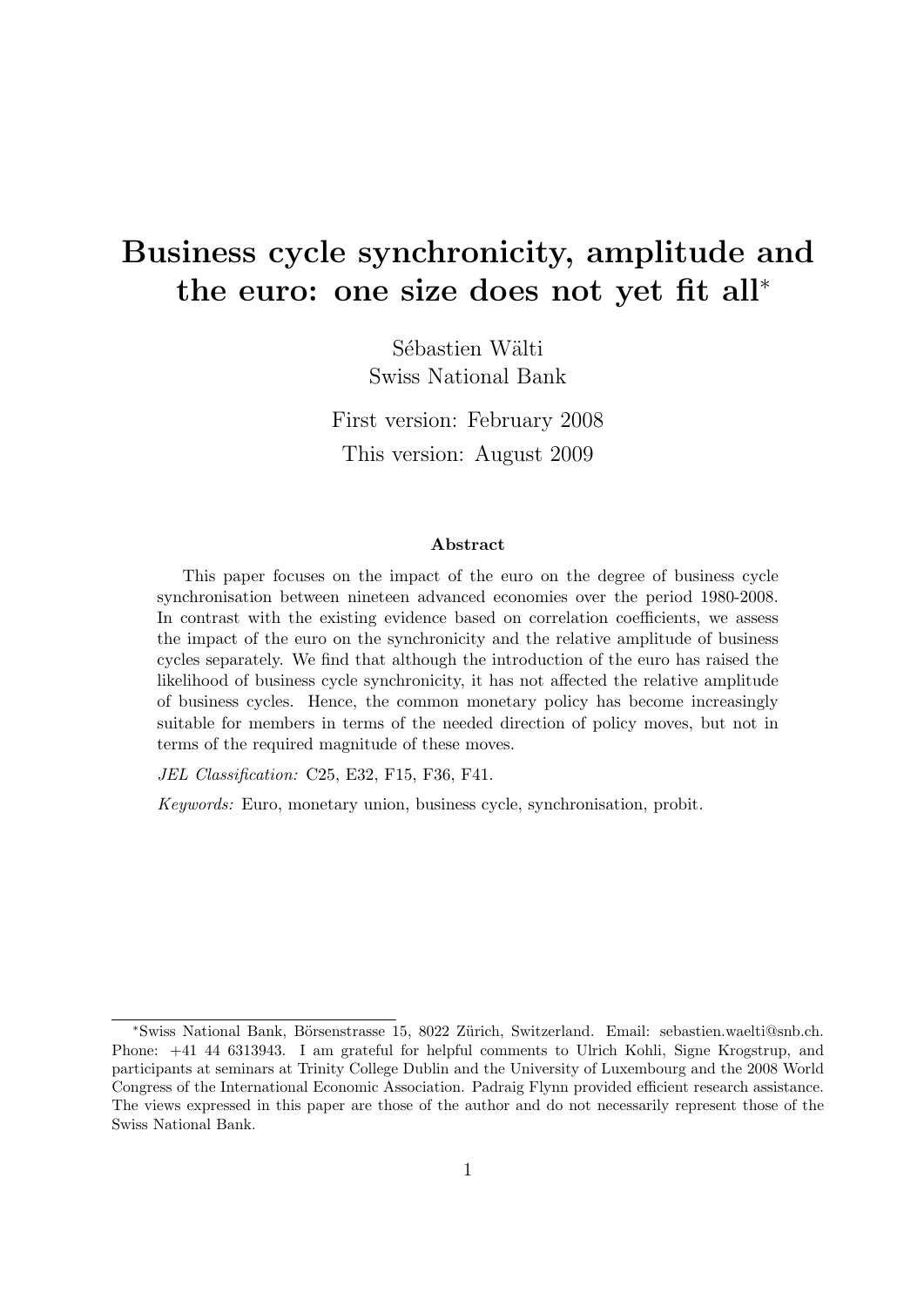#### 1 Introduction

When a country joins a monetary union, the resulting loss of the monetary policy instrument at the national level creates an economic cost in the presence of asymmetric shocks. When countries are affected by asymmetric shocks, the dynamics of their business cycles will differ. In this case, the common monetary policy will deliver imperfect macroeconomic stabilisation for at least some countries and thus, these will suffer an economic cost. Therefore, business cycle synchronisation is one criterion, among others, to judge the desirability for a country to join a monetary union. Countries with more correlated business cycles are more likely to form a monetary union; they are less sensitive to asymmetric shocks, so the cost associated with the central monetary policy is lower.

Frankel and Rose (1998) have challenged this view and have argued that this criterion is endogenous. Forming a monetary union will foster economic integration, in such a way that business cycles will become more synchronised as a result of the introduction of a common currency. This hypothesis has been tested extensively and the evidence remains rather mixed (see Baxter and Kouparitsas (2005) and de Haan, Inklaar and Jong-A-Pin (2008) for overviews of the literature). Business cycle synchronisation has typically been measured by the correlation coefficient between the business cycles of two countries, or one country and a reference cycle. Our starting point is that correlation coefficients feature several important drawbacks. First, correlation coefficients must be estimated over subperiods of the sample. Different sub-periods could lead to very different estimates of the euro effect on business cycle synchronisation<sup>1</sup>. Moreover, the euro era remains relatively short and we will have at best only one observation on business cycle correlation for each pair of countries. Second, correlation coefficients mix two characteristics of the business cycle: synchronicity, defined as the coincidence of positive or negative output gaps, and amplitude. Greater synchronicity means that countries will increasingly need monetary

<sup>&</sup>lt;sup>1</sup>Artis and Zhang (1997, 1999) have concluded that participation in the Exchange Rate Mechanism of mutually fixed exchange rates raised business cycle synchronisation, while Inklaar and de Haan (2001) reached the opposite conclusion using the same dataset but splitting the sample in different sub-periods of time.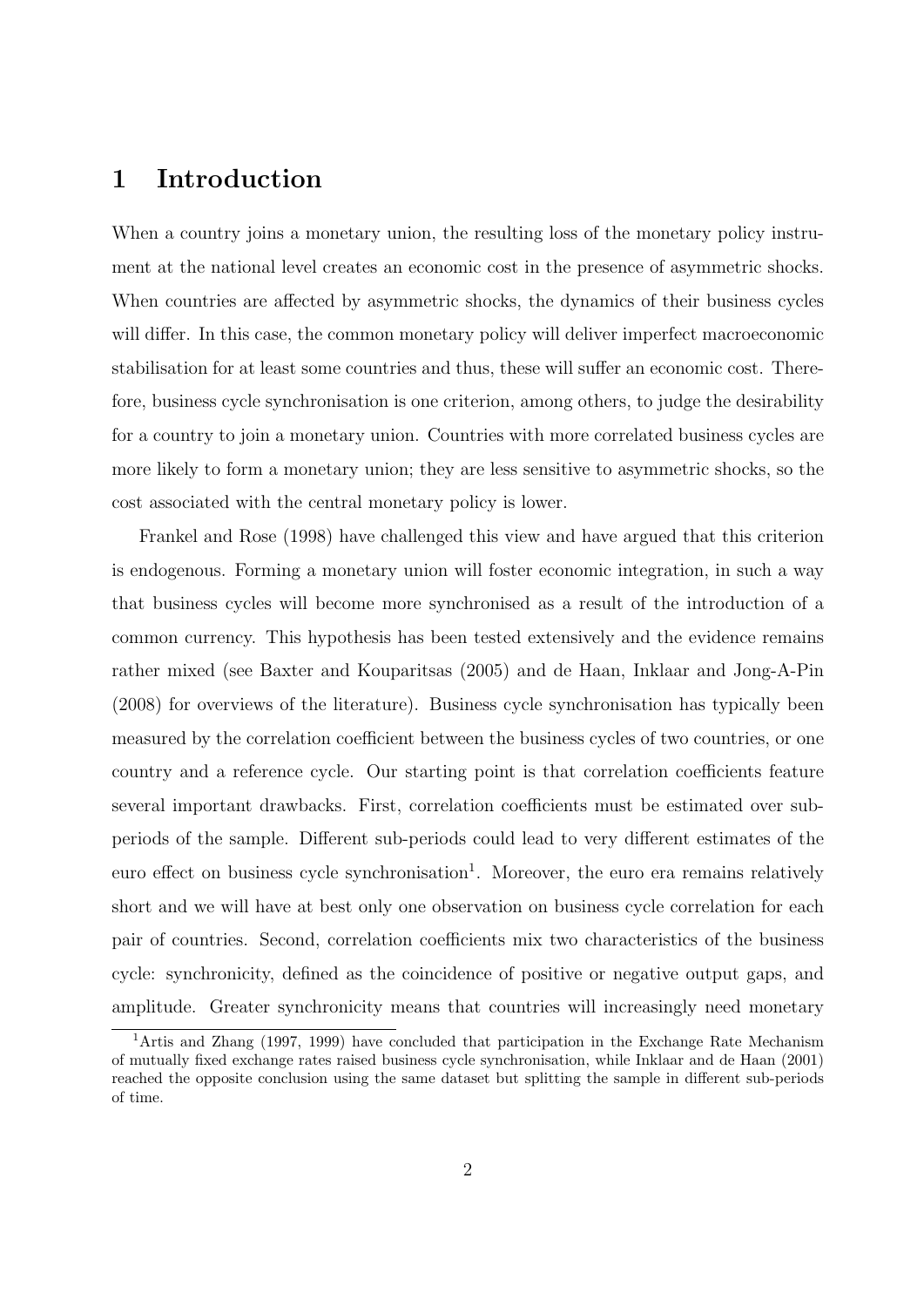policy moves in the same direction. However, this is a necessary but not a sufficient condition for a harmonious monetary union. Strong synchronicity does not mean that all countries demand policy moves of the same magnitude. The amplitude of business cycles may still differ across countries, so that even if synchronicity is perfect, one size still does not fit all. Because correlation coefficients mix these two aspects, they are not informative on the suitability of the common monetary policy in terms of both direction and magnitude of policy moves.

This paper addresses the shortcomings of correlation coefficients by using two alternative measures of business cycle synchronisation. Both measures do not require estimation over sub-periods of the data and vary year to year. The first measure is the concordance indicator proposed by Mink et al. (2007). This measure is computed as the product of the output gap of two countries divided by the absolute value of this product. When two countries have coinciding output gaps (both positive or both negative), their business cycles are said to be synchronous and the measure is equal to one. When one country has a positive output gap and the other country has a negative output gap, the measure is equal to minus one. The second measure is simply the distance between the output gaps of two countries in a given year. In contrast with the concordance indicator, this measure captures differences in the amplitude of business cycles. While the first measure will allow us to assess whether the common monetary policy is increasingly adequate in terms of the required direction of policy moves, the second measure provides information about the required magnitude of policy moves.

These two measures are the dependent variables in otherwise standard econometric specifications. The explanatory variables include euro membership, ERM membership, EU membership, the intensity of trade relations, bilateral financial integration, the similarity in the fiscal stance, and economic specialization. Our sample contains nineteen advanced economies: EMU participants (Germany, Spain, France, Italy, Netherlands, Austria, Finland, Ireland and Portugal), EU non-EMU members (United Kingdom, Denmark and Sweden), non-EU non-EMU European countries (Norway and Switzerland) and other countries (United States, Canada, Japan, Australia and New Zealand). The time period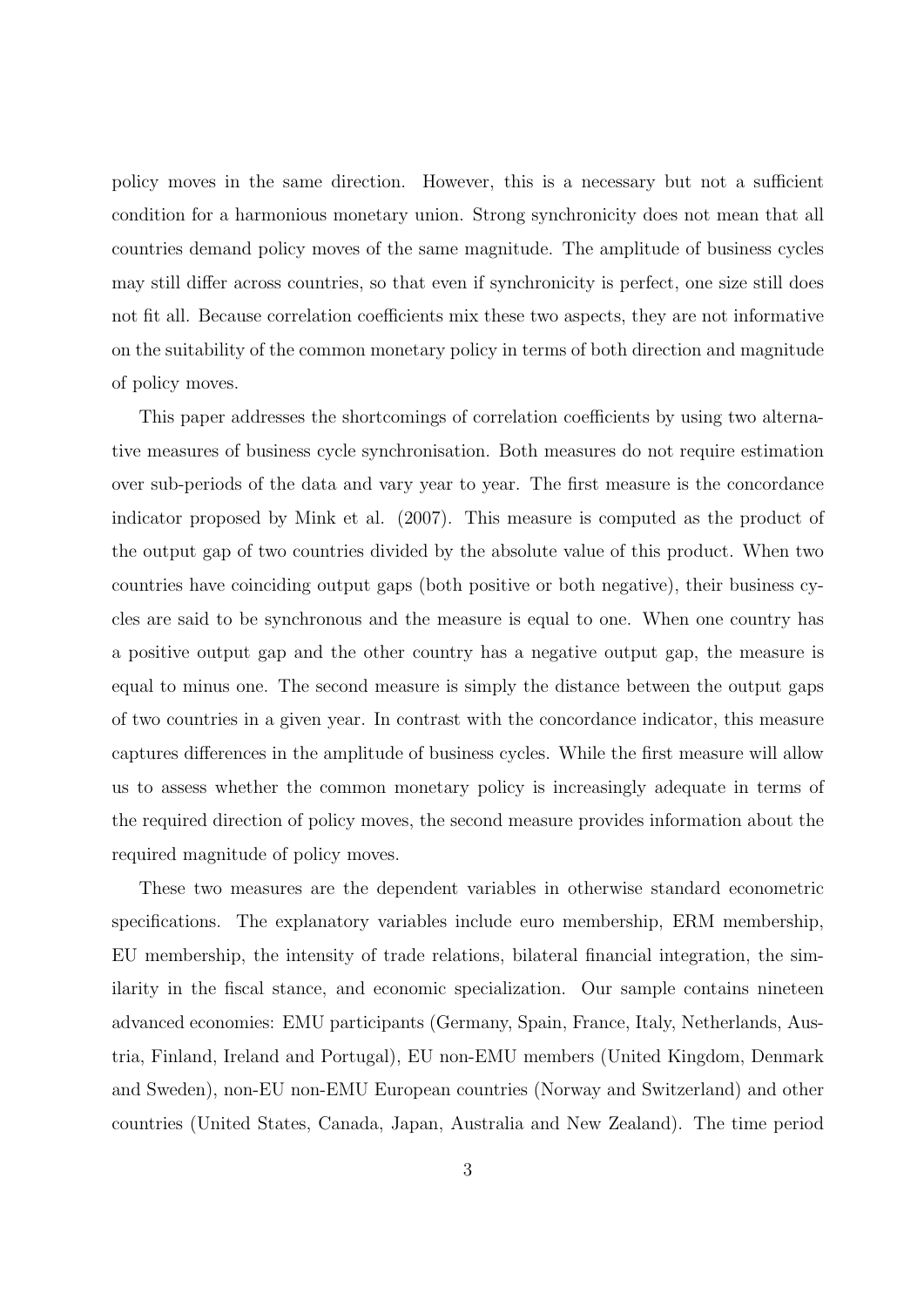runs from 1980 to 2008.

Our results show that joint euro membership increases the probability of observing coincident output gaps but has no effect on the distance between output gaps. Therefore, the common monetary policy is increasingly suitable for member countries in terms of the needed direction of policy changes, but not in terms of the magnitude of these changes. One size does not yet fit all.

The remainder of this paper is organised as follows. Section 2 presents the two annual measures of synchronicity and relative amplitude of business cycles. Section 3 deals with the empirical specification, and discusses the estimation procedures and the data. Section 4 presents the results from our estimations and section 5 concludes.

### 2 Measuring the synchronisation of business cycles

Business cycle synchronisation is usually measured as the correlation coefficient between pairs of business cycles. This measure has several shortcomings. The computation of a correlation coefficient at a given frequency requires higher frequency data. For example, suppose that we are interested in obtaining a correlation coefficient for each year. We would need quarterly or monthly data. Quarterly data on gross domestic product would provide only four observations for each correlation coefficient, thereby yielding a very imprecise measure of synchronisation (Doyle and Faust, 2002). Some researchers have focused on monthly industrial production. However, industrial production is far from representing the whole economy.

Since we have quarterly data on GDP for many industrialised countries, we could compute correlations over sub-periods of the data. For example, one could use five years of quarterly observations, that is twenty observations (e.g. Flood and Rose, 2009). This is problematic for at least three reasons. First, the choice of sub-periods remains largely arbitrary and estimation results may not be robust to different choices. Second, the euro era is still relatively short. Having only one observation for that era implies a substantial, undesirable loss of variation in the data. Third, we would also lose variation in the data by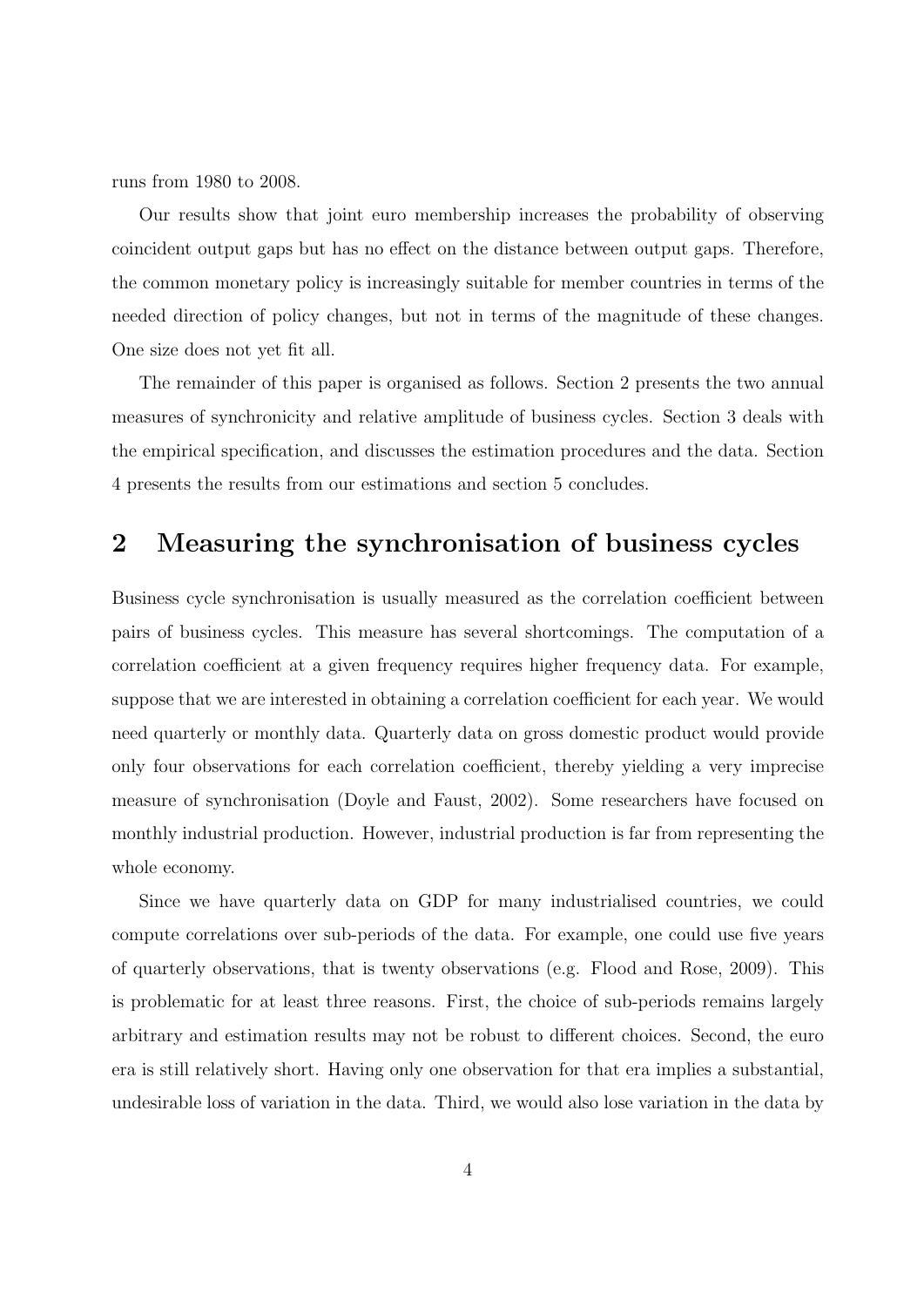having to average the values of explanatory variables over five-year intervals. One potential solution is to calculate rolling correlation coefficients. But this is not without problems too. Econometric estimates may depend on the length of the relevant time window, and on which particular year we center the window.

Moreover, correlation coefficients mix two characteristics of the business cycle: synchronicity and amplitude. Synchronicity refers to the coincidence of output gaps and occurs when two countries have either both positive or both negative output gaps. Yet, the correlation coefficient contains more information than that; correlation coefficients can change even when the pattern of synchronicity does not change, because of changes in the relative amplitude of business cycles. Many countries have experienced a decrease in the volatility of their business cycles over the last twenty years (the Great Moderation), although not at the same time and not to the same extent. Hence, correlation coefficients will change because both the synchronicity and the amplitude change. Ideally, therefore, we should use two separate measures that cast light on these two aspects of business cycle synchronisation separately. Such a distinction remains appropriate to assess whether the common monetary policy has become increasingly adequate for the euro area members.

In this paper, we follow Mink et al.  $(2007)$  and measure synchronicity with a concordance indicator. This binary measure of concordance between the business cycles of two countries  $i$  and  $j$  in a given year  $t$  is given by

$$
\varphi_{ij}(t) = \frac{g_i(t)g_j(t)}{|g_i(t)g_j(t)|} \tag{1}
$$

where  $q_i(t)$  denotes the output gap of country i in year t. When both business cycles are in the same phase, that is when both output gaps are positive or when both are negative, they are synchronous and the indicator is equal to 1. Otherwise, it is equal to -1. Our second measure focuses on the relative amplitude of business cycles. The difference in the amplitude of the business cycles of two countries i and j in a given year t is based on distance: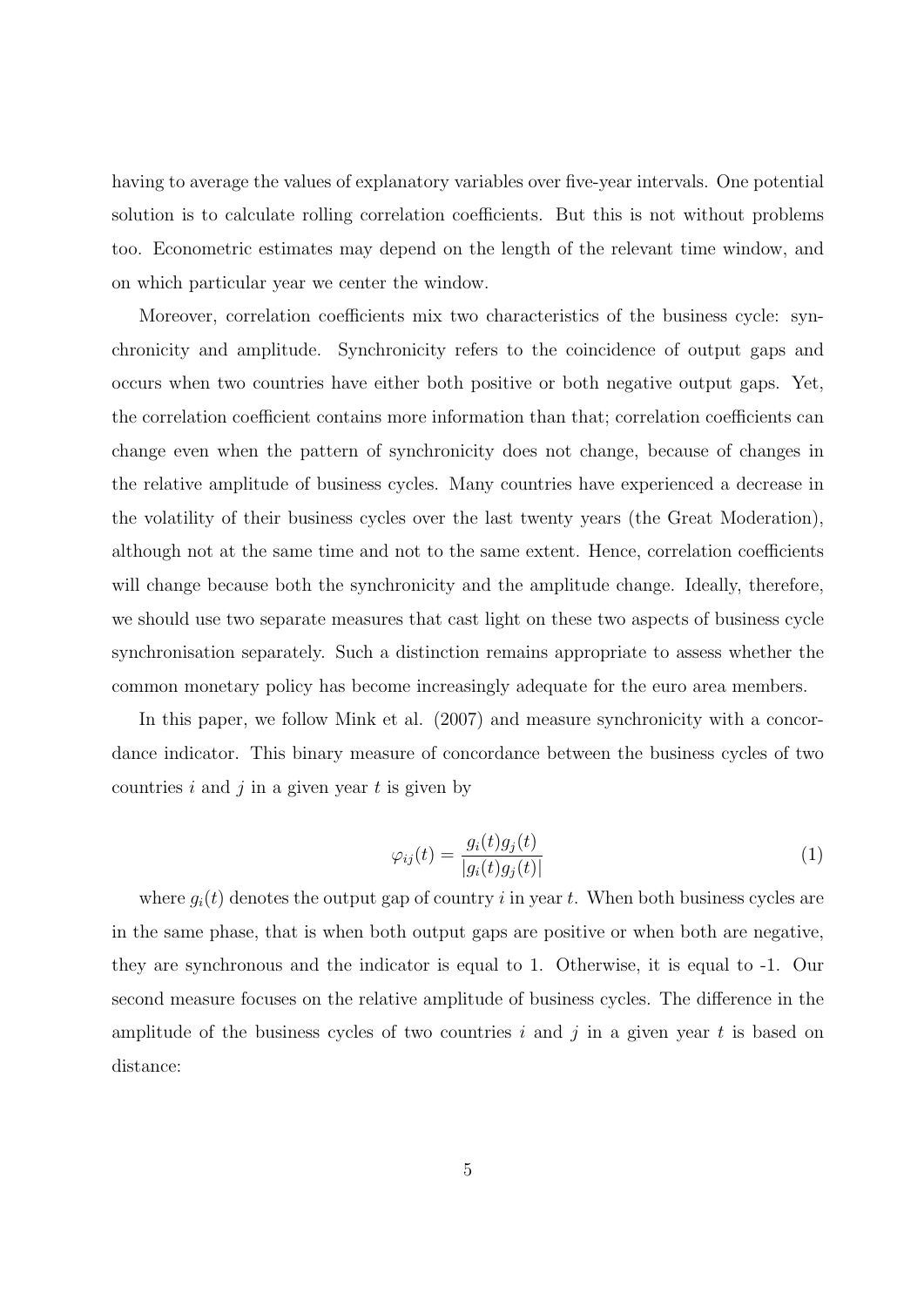$$
\psi_{ij}(t) = |g_i(t) - g_j(t)| \tag{2}
$$

Both measures can be computed for every year on the basis of annual gross domestic product, avoiding many of the technical pitfalls associated with correlation coefficients. There is no need for higher frequency data and it is not necessary to define arbitrary sub-periods of the data.

#### 3 Empirical specification

The synchronicity measure proposed by Mink et al. (2007) can be easily turned into a binary variable, taking a value of unity when the indicator is equal to 1 - when both business cycles are in the same phase - and zero otherwise. The binary nature of the indicator naturally leads to a panel probit specification which relates the binary dependent variable to a set of explanatory variables:

$$
Prob(\varphi_{ij}(t) = 1 | x_{ij}(t), \beta) = \Phi(x'_{ij}(t)\beta)
$$
\n(3)

where the function  $\Phi(.)$  is the cumulative distribution function of the standard normal distribution. The matrix  $x_{ij}(t)$  contains bilateral explanatory variables in a given year t. Similarly, the distance measure enters as the dependent variable in a linear model which can be estimated by ordinary least squares:

$$
\psi_{ij}(t) = x'_{ij}(t)\gamma + \varepsilon_{ij}(t) \tag{4}
$$

The concordance indicator is calculated according to equation (1) and the distance measure according to equation (2). It is necessary to calculate the output gap for each country. First, we extract the business cycle from annual data on real gross domestic product using the Hodrick-Prescott filter. We make use of the power value of 4 suggested by Ravn and Uhlig (2002). Second, the resulting series are divided by their respective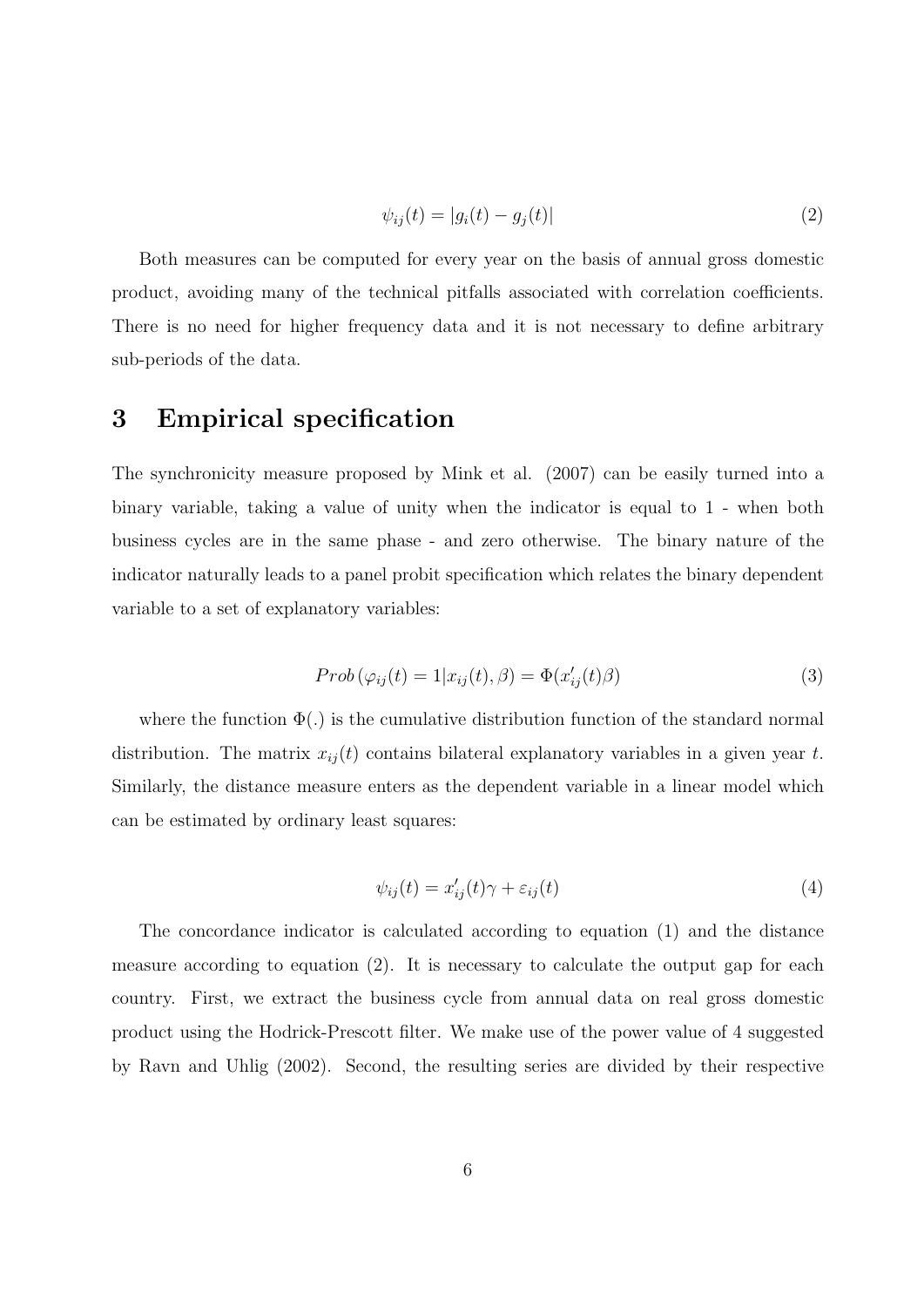trend components to obtain a measure of the output gap<sup>2</sup> .

We construct a dummy variable taking a value of unity when both countries have adopted the euro, and zero otherwise. We also control for membership in the Exchange Rate Mechanism. Furthermore, to avoid attributing an effect to the euro that may arise from membership in the European Union, another dummy variable is also included, taking a value of unity when both countries are members of the EU, and zero otherwise.

Business cycle synchronisation could also result from greater real and financial integration. Theoretically, the expected signs of the associated regression coefficients remain ambiguous. Starting with trade integration, higher aggregate demand in one country will partially fall on imported goods, thereby raising output and income in trading partners' economies and inducing synchronisation. On the supply side, however, there are two opposite effects which relate to two different approaches to modeling international trade. Intra-industry models of trade emphasize economies with similar production structures and factor endowments. To the extent that trade occurs mostly within industries, an expansion in some industries will raise output comovements across countries. However, trade integration may also lead economies to specialize in the production of goods for which they have a comparative advantage, hence reducing comovements. Bilateral trade intensity is measured as the sum of bilateral exports and imports between two countries in a given year, scaled by the sum of total exports and imports of each country during that year (Frankel and Rose, 1998).

Financial integration means that cross-border holdings of financial instruments can have wealth effects for asset holders in the world, thereby affecting consumer demand and output comovements. On the other hand, a greater degree of financial integration allows to smooth consumption patterns without having to diversify production, thereby leading to the possibility of greater specialization (Kalemli-Ozcan et al., 2001). The former effect would increase business cycle synchronization, whereas the latter effect would tend to reduce comovements. Bilateral financial integration is measured in three different ways. Bond market integration is measured as the correlation coefficient between the long-term

<sup>2</sup>Figure A1 in the Appendix shows the output gaps.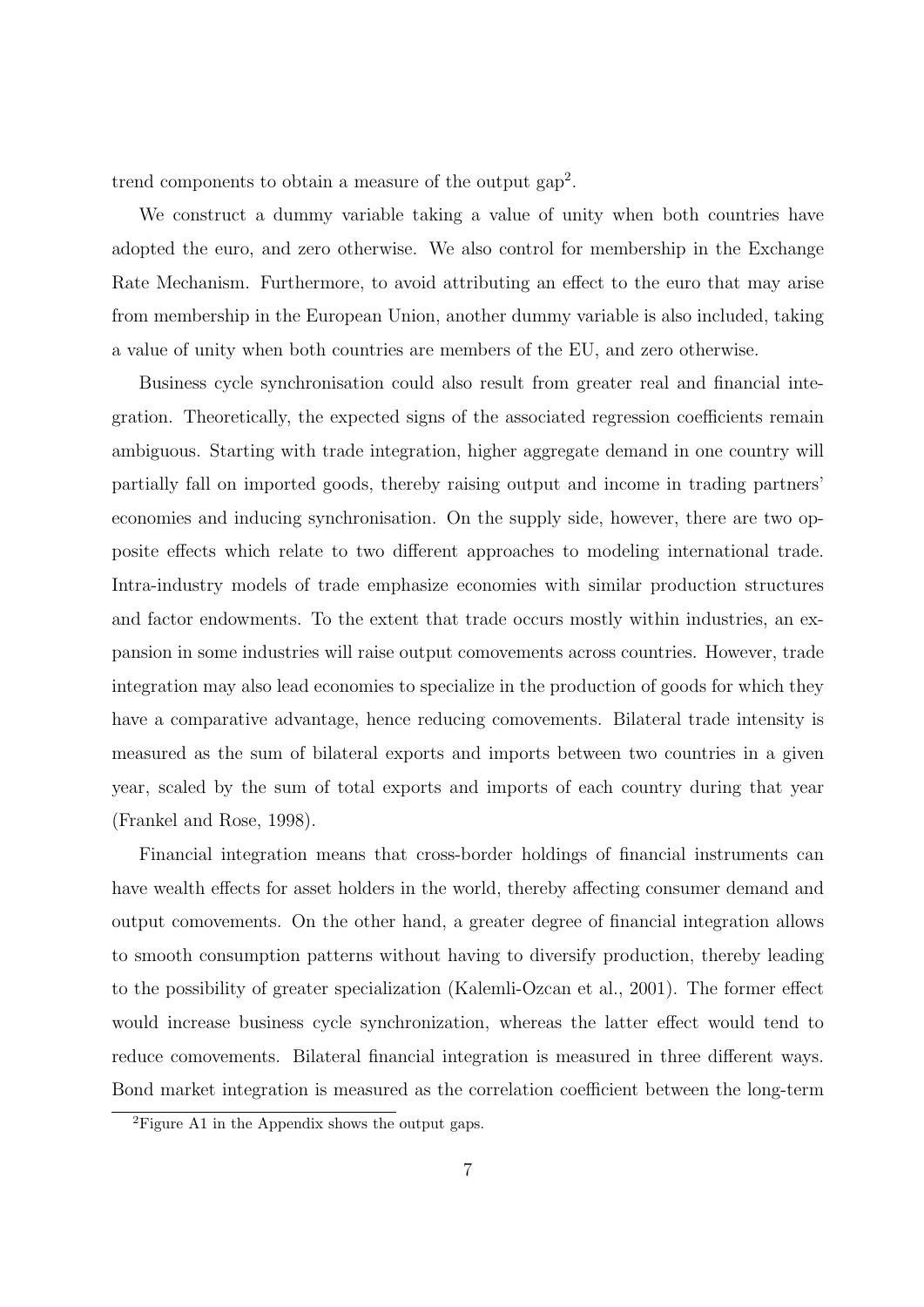government bond yields of two countries in a given year, while equity market integration is computed as the correlation coefficient between the weekly returns on the MSCI equity market indices in a given year. Lower financial market segmentation means that the proportion of domestic asset return volatility explained by the volatility of idiosyncratic shocks decreases, thereby leading to stronger asset return comovements reflected in higher correlations. Finally, the third measure of bilateral financial integration is computed as the absolute value of the difference in net foreign asset positions (Imbs, 2004). Countries with more divergent NFA positions are more likely to lend and borrow from each other than countries with similar NFA positions.

Two other factors may have an effect on business cycle synchronisation. Fiscal convergence could lead to greater business cycle synchronisation because of lower idiosyncratic fiscal shocks. Moreover, a higher degree of similarity in the economic structure of countries could also enhance business cycle synchronisation. Fiscal convergence is measured as the absolute value of the difference between the general government balances of two countries. The degree of economic similarity is defined as the sum of absolute values of differences in the share of each of seven sectors in total value added.

Importantly, trade integration, financial integration and economic specialisation are likely to be endogenous to the presence of a single currency<sup>3</sup>. As a remedy, we make use of a two-step approach. The first step consists of regressing each endogenous variable (trade integration, financial integration, similarity of economic structure) on a set of exogenous determinants. In the second step, the predicted values of bilateral trade integration, bilateral financial integration and economic specialisation are introduced into our econometric specifications. Since this second step involves the estimation of a model with generated regressors, standard errors are bootstrapped. We regress trade integration on the standard gravity variables, namely the logarithm of the product of gross domestic products, the

 ${}^{3}$ For example, Rose (2000), Glick and Rose (2002), Micco et al. (2003) and Baldwin (2006) estimate versions of gravity equations to examine the impact of a common currency on the intensity of trade, and find a statistically significant, positive relationship. Baele et al. (2004), Lane and Milesi-Ferretti (2007a) and Cappiello et al. (2006) show that the introduction of the euro has also led to greater financial integration.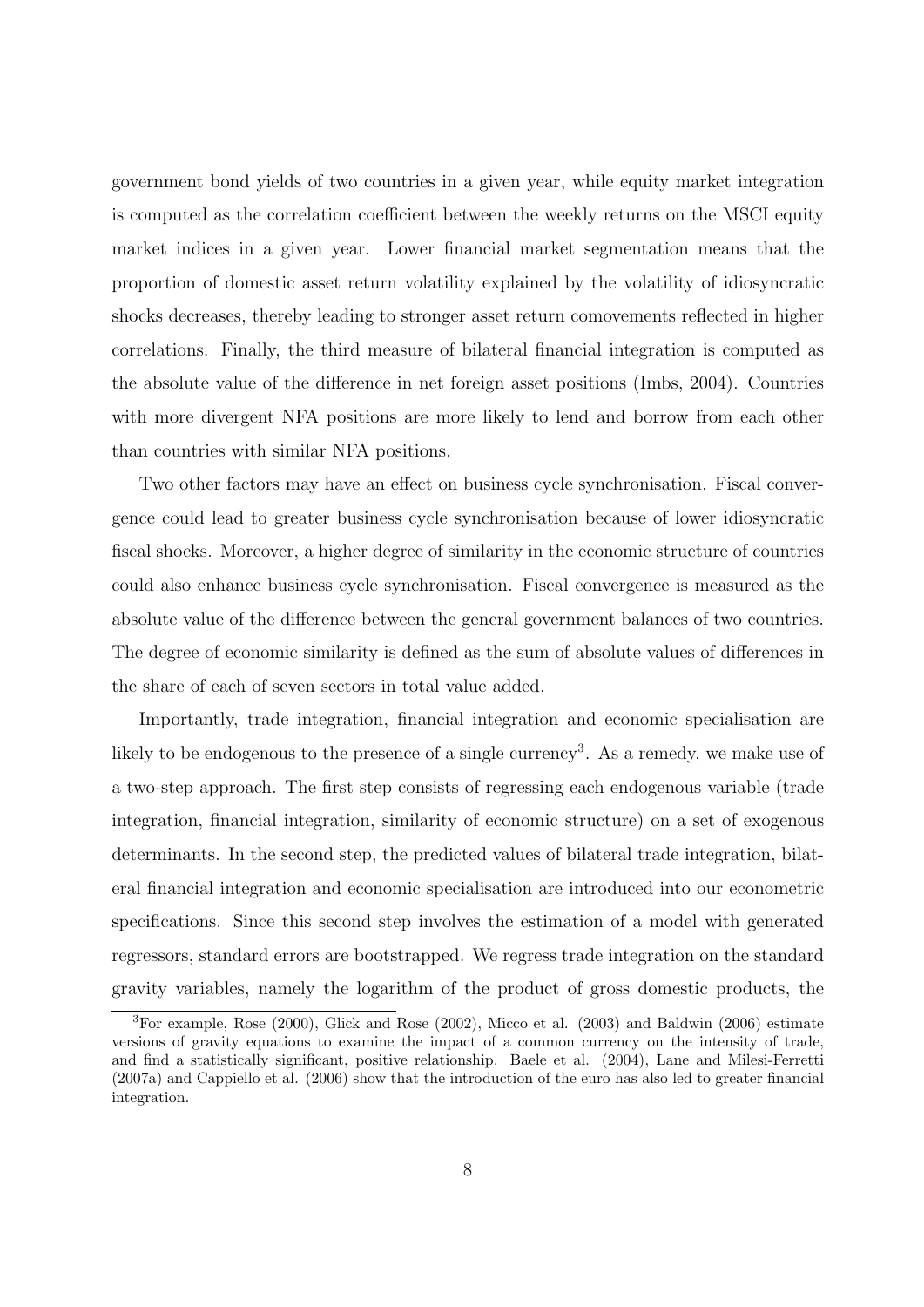logarithm of the product of gross domestic products per capita, the bilateral distance between the main business centers of each country, a dummy variable for a common border, and a dummy variable for common language. All measures of bilateral financial integration are regressed on the logarithm of the product of gross domestic products per capita, the bilateral distance between the main business centers of each country, and a dummy variable for common language. The similarity of economic structure is regressed on the logarithm of the product of gross domestic products per capita, and the logarithm of the absolute difference in the levels of gross domestic products per capita. All these first-step regressions also include time dummy variables.

Finally, synchronisation will result not only from the transmission of country-specific shocks through trade and financial linkages, but also from exposure to common external shocks. The literature notably emphasizes significant movements in the level of world interest rates, sharp changes in the volatility and the level of the price of oil, or common institutional characteristics such as similar strategies for economic policymaking. This common source of synchronisation, not resulting from economic and monetary integration, is captured by including time dummy variables in the main empirical specifications.

The sample consists of nineteen advanced economies: EMU participants (Germany, Spain, France, Italy, Netherlands, Austria, Finland, Ireland and Portugal), EU non-EMU members (United Kingdom, Denmark and Sweden), non-EU non-EMU European countries (Norway and Switzerland) and other countries (United States, Canada, Japan, Australia and New Zealand). The time period extends from 1980 until 2008.

#### 4 Results

Figures 1 and 2 show the cross-sectional averages of the concordance binary indicator of Mink et al. (2007) and the distance between output gaps, respectively. Both figures point to the same conclusion. Synchronicity increased and distance decreased over the last thirty years. This conclusion is consistent with the view that globalisation has fostered business cycle comovements across countries. But such simple cross-sectional averages do not allow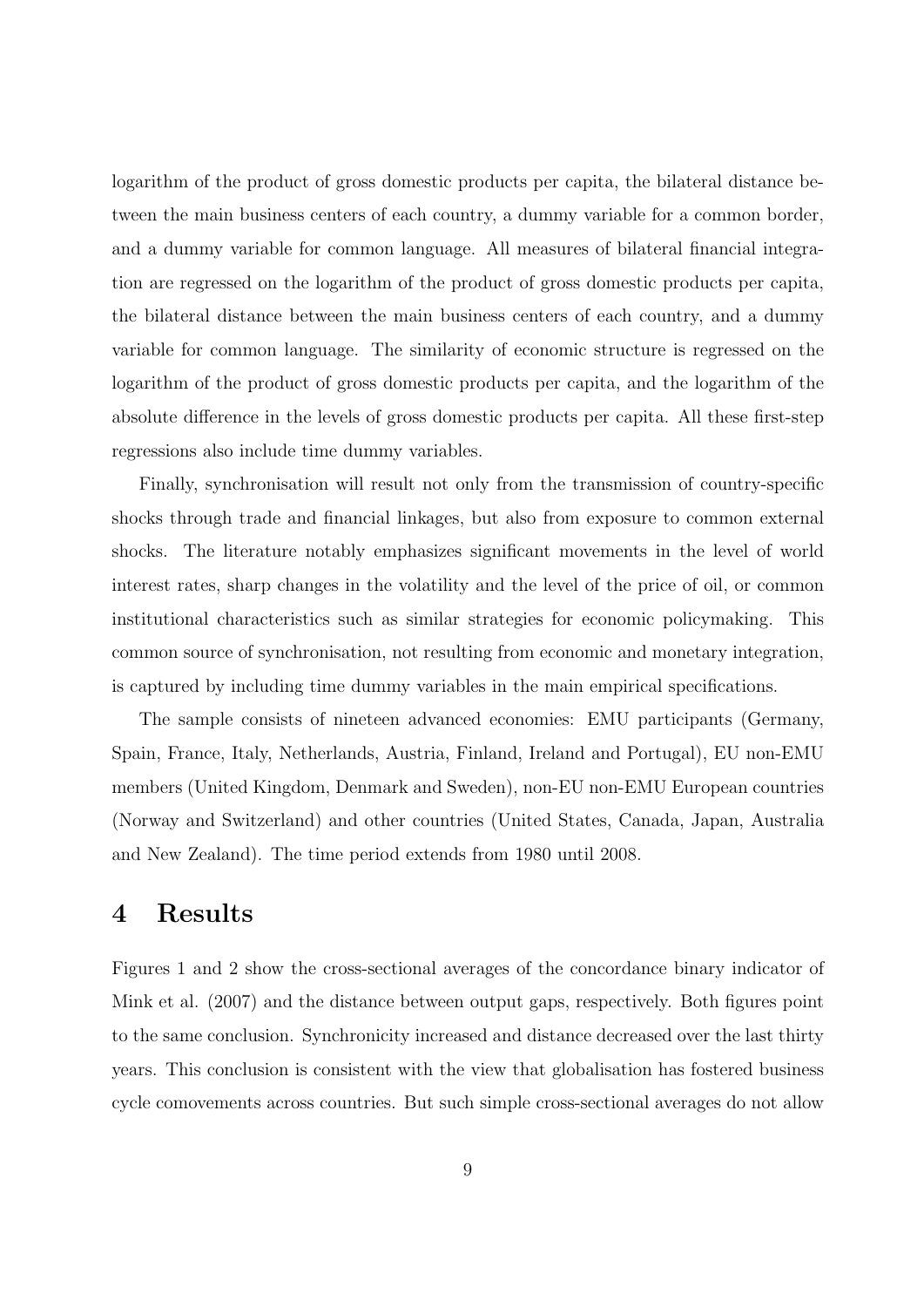us to assess in a meaningful manner whether euro membership has also contributed to greater synchronisation.

Table 1 turns to the econometric evidence about synchronicity. Almost all coefficient estimates on the time dummy variables are statistically different from zero, showing that it remains very important to account for global sources of disturbances. The Wald test indicates that for all regressions, the null hypothesis that none of the coefficients are significant is rejected. All regressions feature robust standard errors. Since the sample consists of nineteen countries over 29 years, we have a total of 4959 observations. Some missing data imply that the number of observations can be somewhat smaller in some regressions but it never goes below 4400 observations.

Specification (I) simply regresses the binary dependent variable on a set of time dummy variables and a dummy variable capturing joint euro membership. The estimated coefficient is positive and statistically significant at the 1% level. Other things equal, two countries in the eurozone are more likely to have synchronous business cycles. This finding supports the hypothesis that this optimum currency area criterion is endogenous. The marginal effect is equal to 0.18. Joint euro membership thus raises the probability that two member countries exhibit synchronous business cycles by 18 percent, a very significant amount in economic terms.

Specifications (II) to (IX) add further control variables. Joint EU membership also raises the likelihood that business cycles are synchronous (column II). The coefficient estimate for euro membership declines by half but it remains statistically highly significant and positive. The coefficient estimate for ERM membership is statistically significant but unexpectedly negative. One possible explanation is recurrent waves of speculative attacks that often affected a subset of ERM participants, thereby inducing divergent business cycle trajectories during that era. Trade integration (column III) and bond and equity market integration (columns IV and V) generally increase the probability of observing coincident output gaps. This finding is consistent with much of the literature on the determinants of business cycle synchronisation.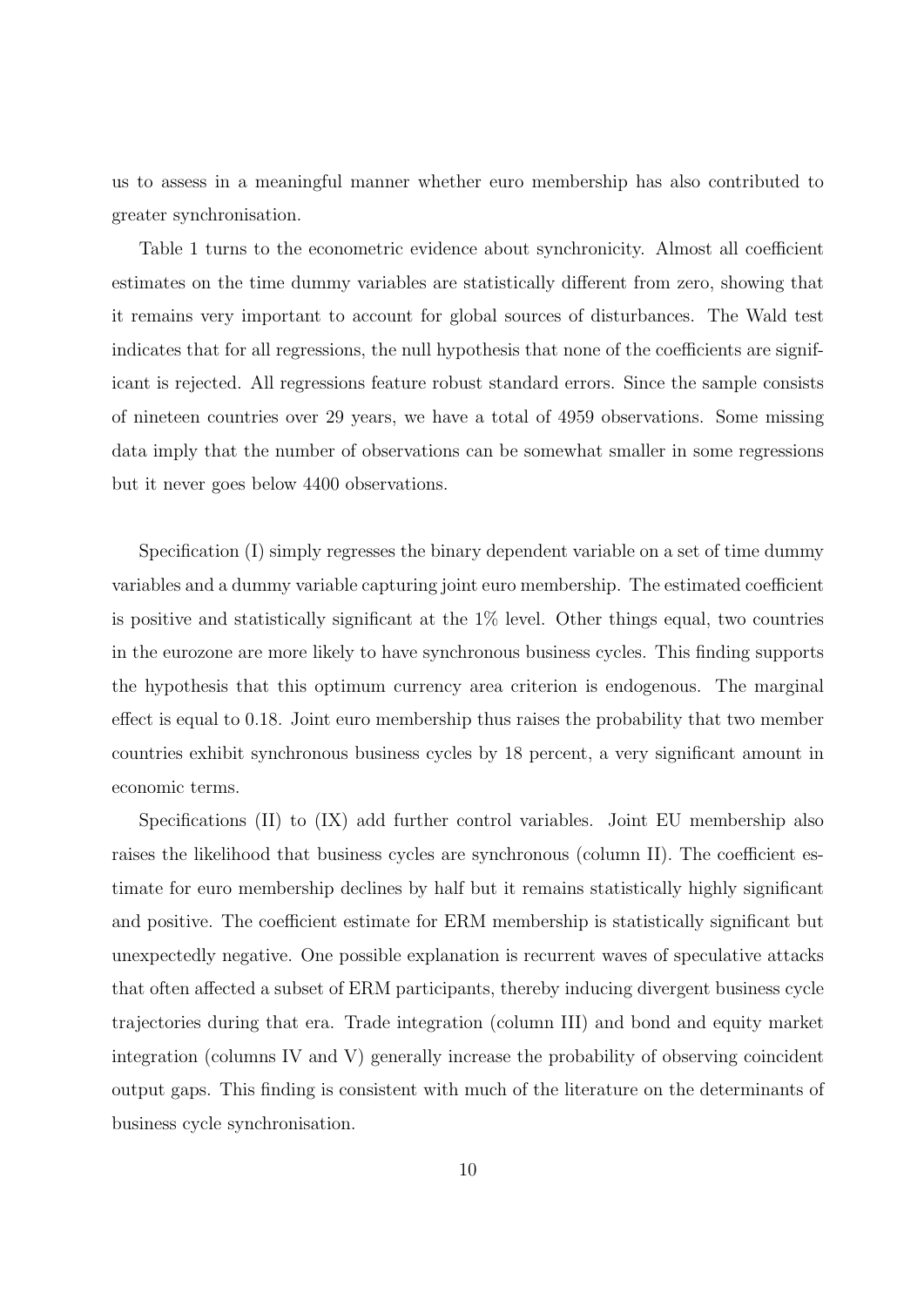



Figure 2: Distance: cross-sectional average, 1980-2008

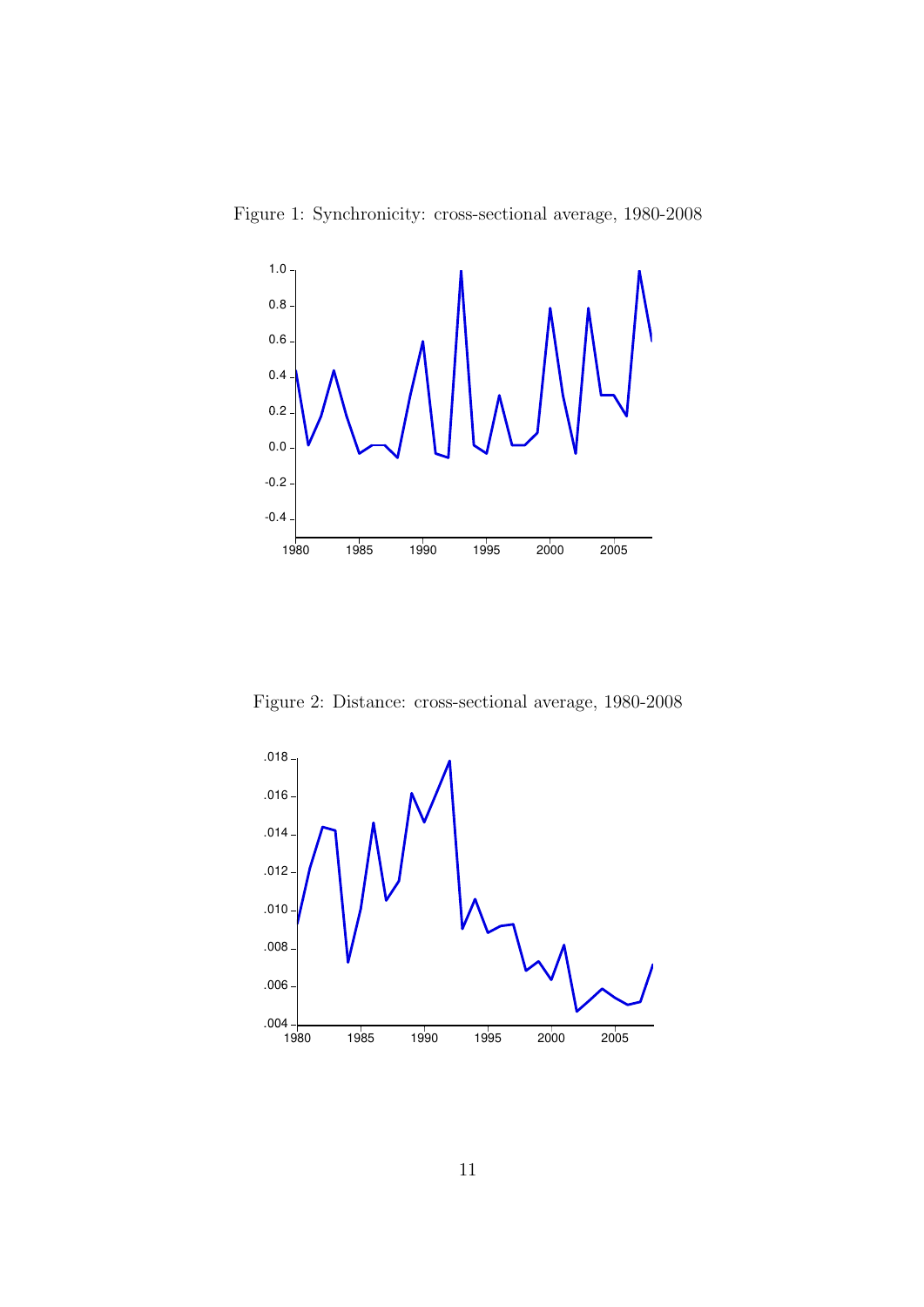| Regressors      | (I)       | $(\mathrm{II})$ | (III)      | (IV)       | (V)       | [VI]       | (VII)      | (VIII)     | (IX)       | (X)        | (XI)      | (XII)      |
|-----------------|-----------|-----------------|------------|------------|-----------|------------|------------|------------|------------|------------|-----------|------------|
| Euro dummy      | $0.56***$ | $0.26***$       | $0.27***$  | $0.25***$  | $0.27**$  | $0.45***$  | $0.44***$  | $0.46***$  | $0.47***$  | $0.25***$  | $0.26***$ | $0.28***$  |
|                 | (0.086)   | (0.101)         | (0.102)    | (0.103)    | (0.106)   | (0.107)    | (0.108)    | (0.111)    | (0.108)    | (0.107)    | (0.102)   | (0.110)    |
| ERM dummy       |           | $-0.22**$       | $-0.21***$ | $-0.21***$ | $-0.16*$  | $-0.23***$ | $-0.22**$  | $-0.18*$   | $-0.22**$  | $-0.21***$ | $-0.20**$ | $-0.21***$ |
|                 |           | (0.088)         | (0.089)    | (0.090)    | (0.095)   | (0.091)    | (0.091)    | (0.097)    | (0.091)    | (0.085)    | (0.090)   | (0.089)    |
| EU dummy        |           | $0.37***$       | $0.25***$  | $0.23***$  | $0.26***$ | $0.27***$  | $0.24***$  | $0.28***$  | $0.26***$  | $0.12*$    | $0.22***$ | $0.39***$  |
|                 |           | (0.064)         | (0.067)    | (0.068)    | (0.071)   | (0.070)    | (0.070)    | (0.073)    | (0.071)    | (0.073)    | (0.068)   | (0.075)    |
| Trade intensity |           |                 | $0.09***$  | $0.08***$  | $0.04***$ | $0.10***$  | $0.09***$  | $0.05***$  | $0.09***$  | $0.07***$  | $0.04***$ | $0.12***$  |
|                 |           |                 | (0.017)    | (0.017)    | (0.020)   | (0.017)    | (0.018)    | (0.020)    | (0.017)    | (0.021)    | (0.023)   | (0.019)    |
| Bond market     |           |                 |            | $0.23***$  |           |            | $0.23***$  |            |            | $1.85***$  |           |            |
| integration     |           |                 |            | (0.050)    |           |            | (0.051)    |            |            | (0.205)    |           |            |
| Equity market   |           |                 |            |            | $0.62***$ |            |            | $0.60***$  |            |            | $2.16***$ |            |
| integration     |           |                 |            |            | (0.124)   |            |            | (0.127)    |            |            | (0.333)   |            |
| NFA diff        |           |                 |            |            |           | $-0.00$    |            |            | $-0.01$    |            |           | $2.12***$  |
|                 |           |                 |            |            |           | (0.053)    |            |            | (0.054)    |            |           | (0.319)    |
| Fiscal stance   |           |                 |            |            |           |            | 0.01       | 0.01       | 0.01       | $-0.01$    | $-0.01$   | 0.00       |
|                 |           |                 |            |            |           |            | (0.006)    | (0.007)    | (0.006)    | (0.005)    | (0.006)   | (0.006)    |
| Specialisation  |           |                 |            |            |           |            | $-0.86***$ | $-0.73***$ | $-0.91***$ | 0.19       | $-2.13*$  | $-1.18$    |
|                 |           |                 |            |            |           |            | (0.233)    | (0.245)    | (0.229)    | (1.315)    | (1.254)   | (1.300)    |
| Observations    | 4959      | 4959            | 4941       | 4798       | 4617      | 4770       | 4577       | 4402       | 4717       | 4905       | 4905      | 4905       |
| Time effects    | Yes       | Yes             | Yes        | Yes        | Yes       | Yes        | Yes        | Yes        | Yes        | Yes        | Yes       | Yes        |
| $Prob > \chi^2$ | 0.00      | 0.00            | 0.00       | 0.00       | 0.00      | 0.00       | 0.00       | 0.00       | 0.00       | 0.00       | 0.00      | 0.00       |

Table 1: Probit regressions: synchronicity<sup>a,b,c</sup>

<sup>a</sup> Robust standard errors in parentheses. \* Significant at  $10\%$ ; \*\* significant at 5% level; \*\*\* significant at 1% level.<br><sup>b</sup> The binary dependent variable takes a value of one when business cycles are synchronous, and

 $\rm{c}$  Bootstrapped standard errors are used for specifications (X) to (XII) (500 replications).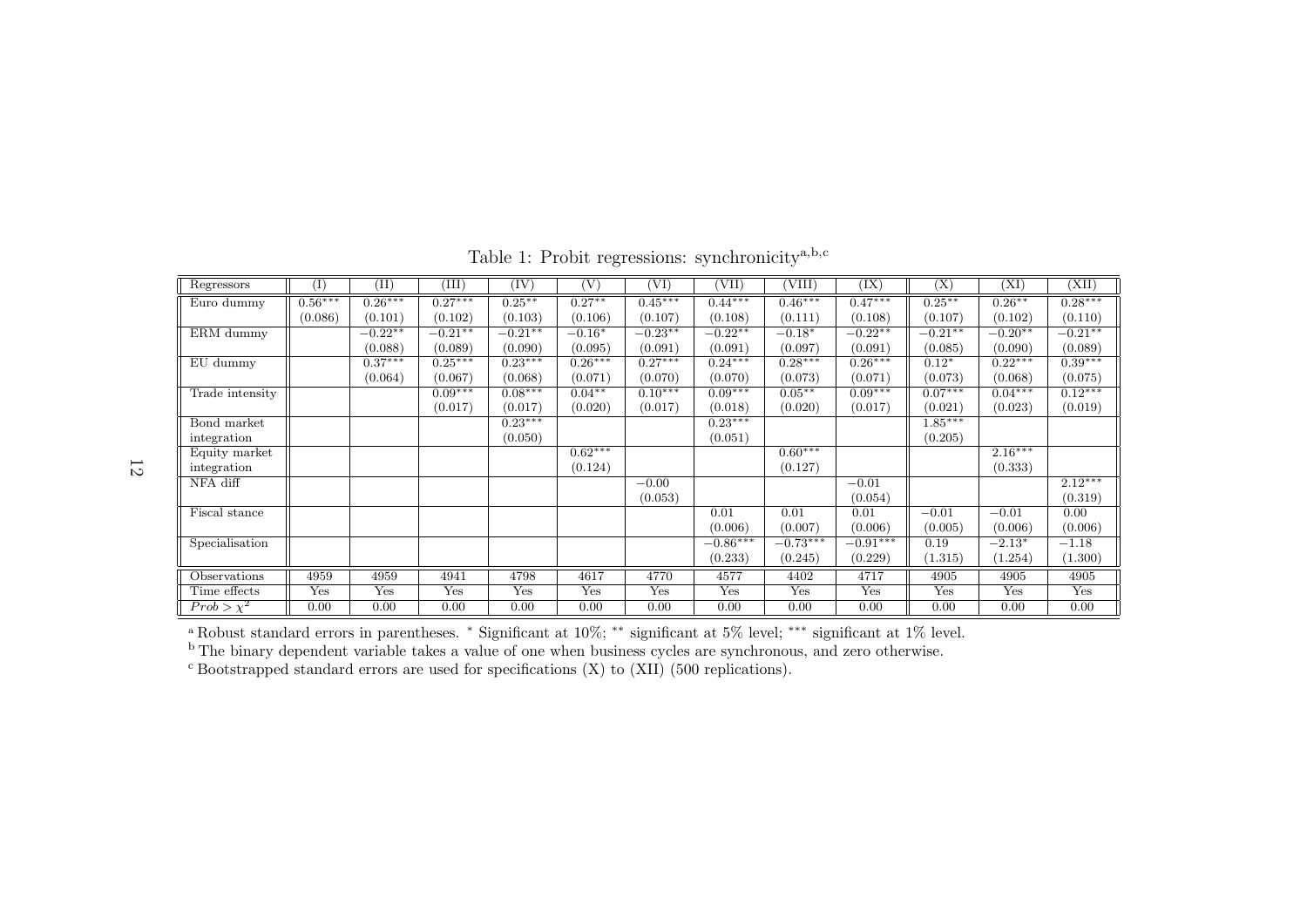Adding the measure of financial integration based on differences in the NFA position, similarity in the fiscal stance and economic specialisation leads to a substantial increase in the coefficient estimate on joint euro membership. Yet, this results from the fact that data on NFA positions and economic specialization are missing for 2008. Estimating specifications (I) to (V) omitting the year 2008 produces coefficient estimates close to 0.45 for the euro dummy variable, similar as the results for specifications (VI) to (IX). The similarity in the fiscal stance does not appear to have any statistically significant effect on business cycle synchronisation. However, countries with more similar economic structures are more likely to have synchronous business cycles. Between specifications (I) and (IX), estimated marginal effects range from a minimum of 0.06 to a maximum of 0.18.

Estimations using generated regressors confirm the simple probit regressions<sup>4</sup>. The coefficient estimate on joint euro membership remains highly stable and statistically significant. It is noteworthy that all other coefficients also retain their signs and statistical significance, with the exception of economic specialisation.

Our evidence shows that joint euro membership raises the probability of observing synchronous business cycles. This result is good news for the single monetary policy since member countries will increasingly need monetary policy changes in the same direction. Countries sharing positive output gaps will want contractionary monetary policy, while countries with negative output gaps will both want an expansionary policy. But will they want policy moves of the same magnitude? Table 2 presents results on the determinants of the distance between output gaps.

Specification (I) includes time effects as well as the dummy variable capturing joint euro membership. The coefficient estimate is statistically different from zero and negative. Thus, it seems that euro membership also reduces the distance between output gaps. However, this finding is not robust to the inclusion of further control variables. Specifications (II) to  $(IX)$  show that the statistical significance of joint euro membership largely disappears<sup>5</sup>.

<sup>4</sup>Table A1 in the Appendix presents results from the first stage of estimations.

<sup>&</sup>lt;sup>5</sup>Even though there is some statistical significance at the  $10\%$  level in Specifications (VI), (VII) and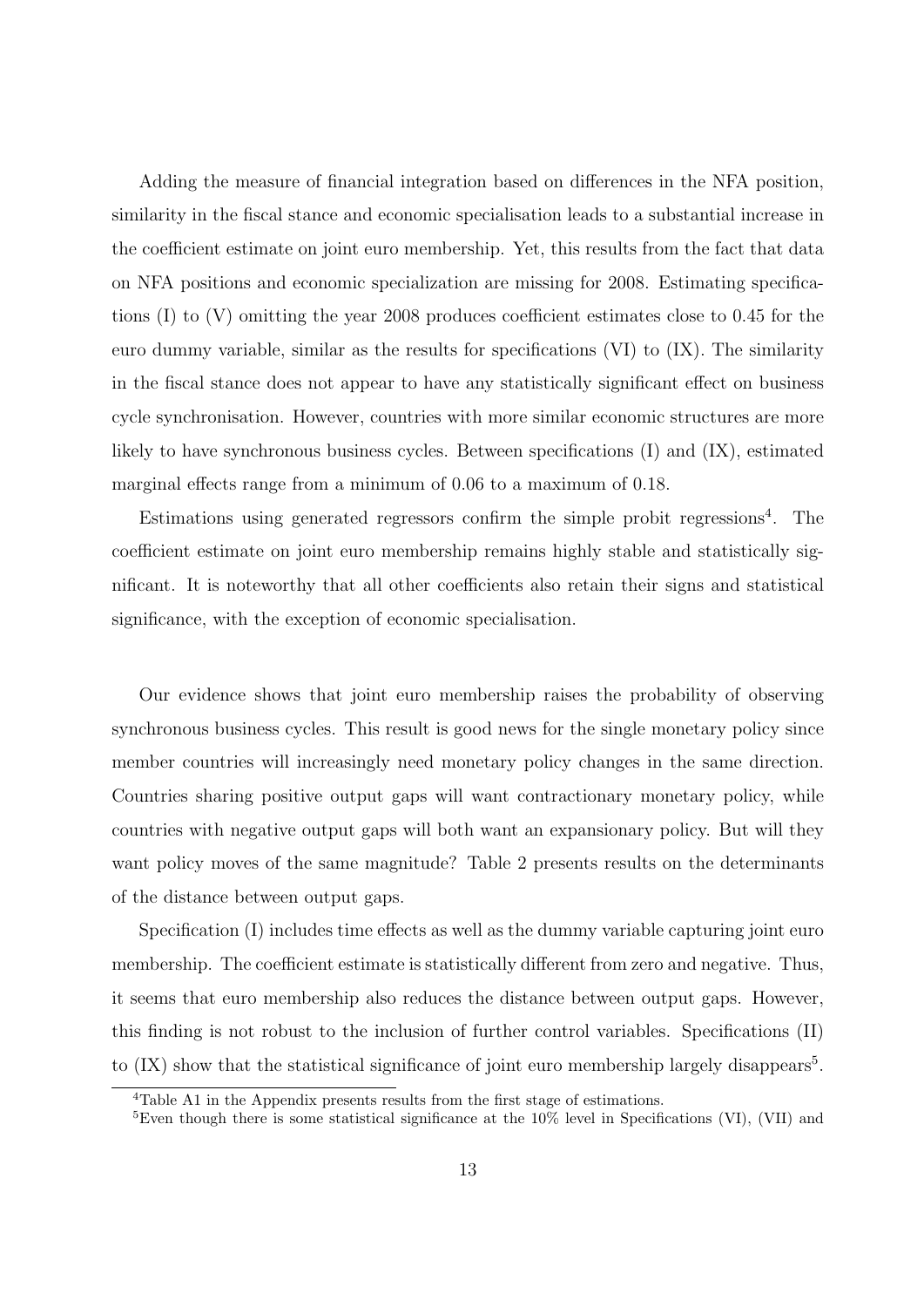| Regressors            | (I)        | (II)       | (III)      | $(\mathrm{IV})$ | $\overline{\rm (V)}$ | (VI)       | (VII)      | (VIII)     | $(\overline{\text{IX}})$ | (X)        | (XI        | (XII)      |
|-----------------------|------------|------------|------------|-----------------|----------------------|------------|------------|------------|--------------------------|------------|------------|------------|
| Euro dummy            | $-0.13***$ | $-0.03$    | $-0.04$    | $-0.03$         | $-0.04$              | $-0.07*$   | $-0.07*$   | $-0.07*$   | $-0.08**$                | $-0.03$    | $-0.03$    | $-0.03$    |
|                       | (0.029)    | (0.036)    | (0.036)    | (0.036)         | (0.036)              | (0.036)    | (0.036)    | (0.036)    | (0.036)                  | (0.036)    | (0.039)    | (0.036)    |
| ERM dummy             |            | $-0.19***$ | $-0.20***$ | $-0.21***$      | $-0.19***$           | $-0.19***$ | $-0.22***$ | $-0.19***$ | $-0.21***$               | $-0.18***$ | $-0.18***$ | $-0.18***$ |
|                       |            | (0.045)    | (0.045)    | (0.045)         | (0.045)              | (0.046)    | (0.046)    | (0.046)    | (0.046)                  | (0.045)    | (0.046)    | (0.043)    |
| $\overline{EU}$ dummy |            | $-0.13***$ | 0.01       | 0.02            | $-0.00$              | $-0.01$    | 0.03       | 0.00       | 0.02                     | $-0.00$    | 0.05       | $-0.01$    |
|                       |            | (0.030)    | (0.032)    | (0.033)         | (0.031)              | (0.035)    | (0.035)    | (0.033)    | (0.035)                  | (0.036)    | (0.033)    | (0.035)    |
| Trade intensity       |            |            | $-0.12***$ | $-0.12***$      | $-0.10***$           | $-0.12***$ | $-0.12***$ | $-0.10***$ | $-0.12***$               | $-0.19***$ | $-0.15***$ | $-0.15***$ |
|                       |            |            | (0.009)    | (0.010)         | (0.011)              | (0.010)    | (0.010)    | (0.012)    | (0.010)                  | (0.015)    | (0.015)    | (0.011)    |
| Bond market           |            |            |            | $-0.10***$      |                      |            | $-0.07*$   |            |                          | $0.80***$  |            |            |
| integration           |            |            |            | (0.036)         |                      |            | (0.037)    |            |                          | (0.253)    |            |            |
| Equity market         |            |            |            |                 | $-0.21***$           |            |            | $-0.17**$  |                          |            | $-0.14$    |            |
| integration           |            |            |            |                 | (0.070)              |            |            | (0.071)    |                          |            | (0.284)    |            |
| NFA diff              |            |            |            |                 |                      | $-0.01$    |            |            | $-0.00$                  |            |            | $-0.68***$ |
|                       |            |            |            |                 |                      | (0.029)    |            |            | (0.029)                  |            |            | (0.230)    |
| Fiscal stance         |            |            |            |                 |                      |            | 0.00       | 0.00       | 0.00                     | $0.01***$  | $0.01***$  | $0.01***$  |
|                       |            |            |            |                 |                      |            | (0.004)    | (0.004)    | (0.004)                  | (0.003)    | (0.003)    | (0.003)    |
| Specialisation        |            |            |            |                 |                      |            | $0.70***$  | $0.50***$  | $0.81***$                | $1.64***$  | $1.89**$   | $1.92***$  |
|                       |            |            |            |                 |                      |            | (0.139)    | (0.138)    | (0.136)                  | (0.782)    | (0.743)    | (0.703)    |
| Observations          | 4959       | 4959       | 4941       | 4798            | 4617                 | 4770       | 4577       | 4402       | 4717                     | 4905       | 4905       | 4905       |
| Time effects          | Yes        | Yes        | Yes        | Yes             | Yes                  | Yes        | Yes        | Yes        | Yes                      | Yes        | Yes        | Yes        |
| Prob > F              | 0.00       | 0.00       | 0.00       | 0.00            | 0.00                 | 0.00       | 0.00       | 0.00       | 0.00                     |            |            |            |
| $Prob > x^2$          |            |            |            |                 |                      |            |            |            |                          | 0.00       | 0.00       | 0.00       |

Table 2: OLS regressions: relative amplitude<sup>a,b,c</sup>

a Robust standard errors in parentheses. <sup>∗</sup> Significant at 10%; ∗∗ significant at 5% level; ∗∗∗ significant at 1% level. b The dependent variable is the distance between business cycles of two countries in <sup>a</sup> <sup>g</sup>iven year.

 $\rm{c}$  Bootstrapped standard errors are used for specifications (X) to (XII) (500 replications).

14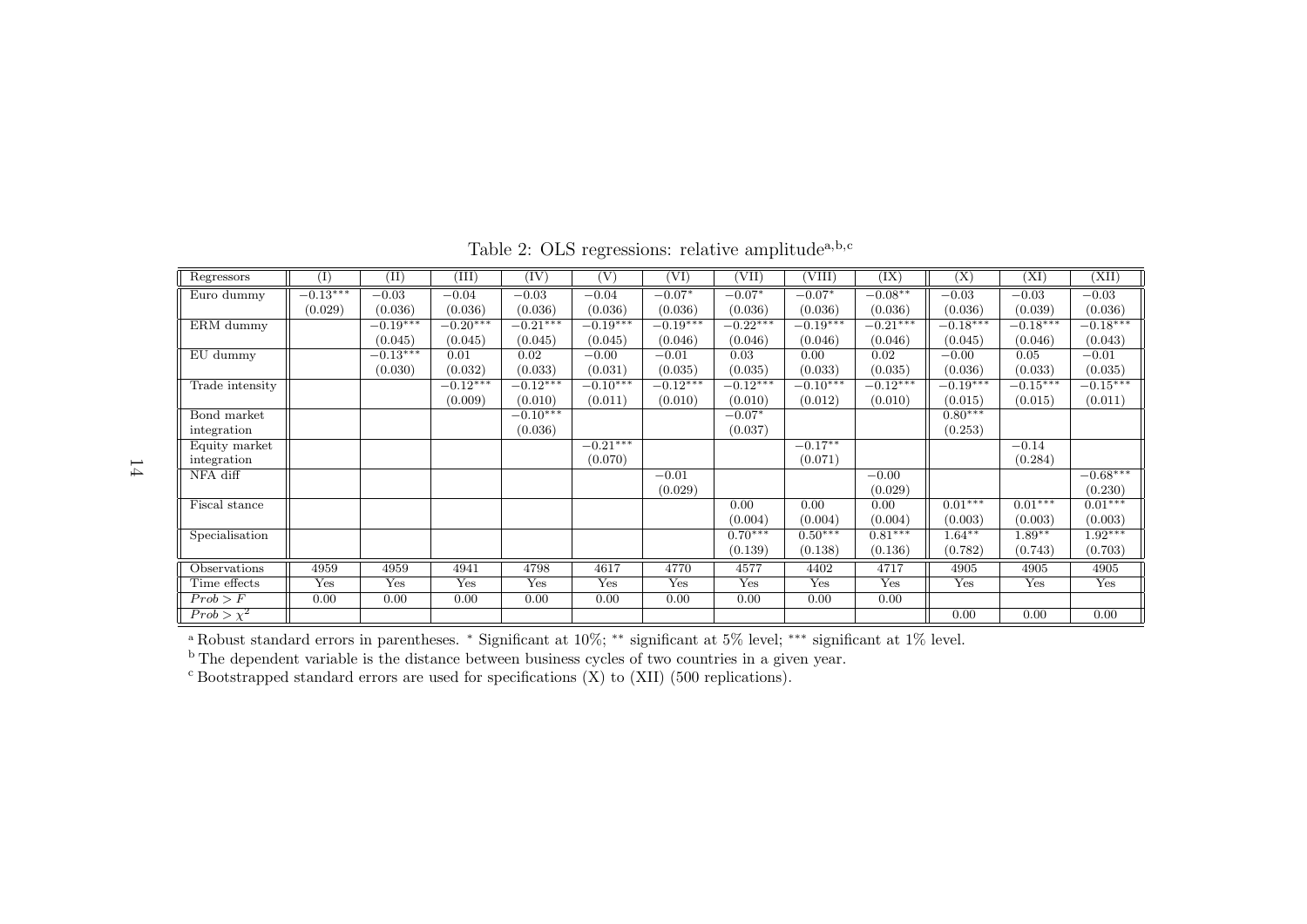More intense trade relations and stronger bilateral financial integration make business cycle amplitudes more similar and less similar economic structures increase the distance between output gaps. Regressions using generated regressors largely confirm all these results. In particular, joint euro membership has no effect on the relative amplitude of business cycles. Hence, even though the euro may have strengthened the synchronicity of business cycles, it has not had any effect so far on the relative amplitude of business cycles. Despite the fact that member countries will need monetary policy moves going in the same direction, they still demand moves of different magnitudes.

#### 5 Concluding remarks

According to the optimum currency area theory, countries with more synchronous business cycles are more likely to form a monetary union. However, it has been argued that this criterion should be treated as endogenous, in the sense that joining a monetary union would, ex post, enhance business cycle synchronisation and reduce the costs associated with asymmetric shocks. In this paper, we have tested the endogeneity of this criterion. Given the conceptual and technical shortcomings of correlation coefficients, we have used two measures focusing separately on synchronicity and relative amplitude. Both measures exhibit yearly variation, which is ideal given the relatively short euro era. The sample consists of nineteen advanced economies between 1980 and 2008.

Our results show that joint euro membership raises the likelihood of observing countries with coincident output gaps. This is good news for the single monetary policy since countries will increasingly need policy changes in the same direction. This being said, greater synchronicity is a necessary but not a sufficient condition for a harmonious monetary union. Countries should need policy moves of the same direction but also of the same magnitude. Our results show that so far, joint euro membership has had no effect on the relative amplitude of business cycles. One size does not yet fit all.

<sup>(</sup>VIII), and at the 5% level in Specification (IX), this results again from missing data for the year 2008.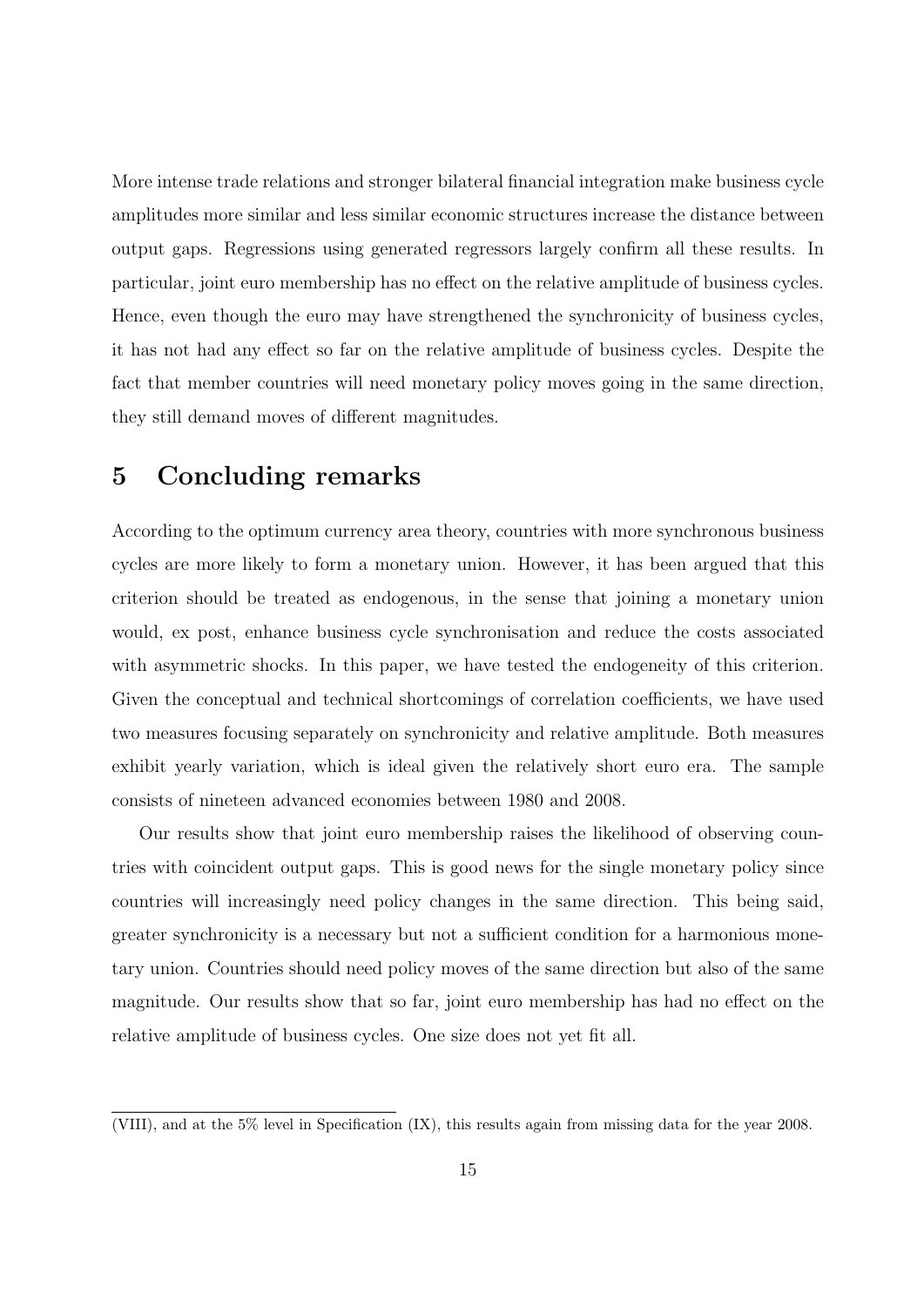#### References

- [1] Artis, M. and W. Zhang, 1997, International business cycles and the ERM: is there a European business cycle?, International Journal of Finance and Economics 2, 116
- [2] Artis, M. and W. Zhang, 1999, Further evidence on the international business cycle and the ERM: is there a European business cycle?, Oxford Economic Papers 51, 120- 132
- [3] Baele, L., A. Ferrando, P. Hördahl, E. Krylova and C. Monnet, 2004, Measuring financial integration in the euro area, ECB Occasional Paper 12
- [4] Baldwin, R., 2006, The euro's trade effects, ECB Working Paper 594
- [5] Baxter, M. and M. Kouparitsas, 2005, Determinants of business cycle comovement: a robust analysis, Journal of Monetary Economics 52(1), 113-157
- [6] Cappiello, L., P. Hördahl, A. Kadareja and S. Manganelli, 2006, The impact of the euro on financial markets, ECB Working Paper 598
- [7] De Haan, J., R. Inklaar and R. Jong-A-Pin, 2008, Will business cycles in the euro area converge? A critical survey of empirical research, Journal of Economic Surveys 22, 234-273
- [8] Doyle, B. and J. Faust, 2002, An investigation of comovements among the growth rates of the G7 countries, Federal Reserve Bulletin
- [9] Flood, R. and A. Rose, 2009, Inflation targeting and business cycle synchronization, CEPR Discussion Paper 7377
- [10] Frankel, J. and A. Rose, 1998, The endogeneity of the optimum currency area criteria, The Economic Journal 108, 1009-1025
- [11] Glick, R. and A. Rose, 2002, Does a currency union affect trade? The time-series evidence, European Economic Review 46, 1125-1151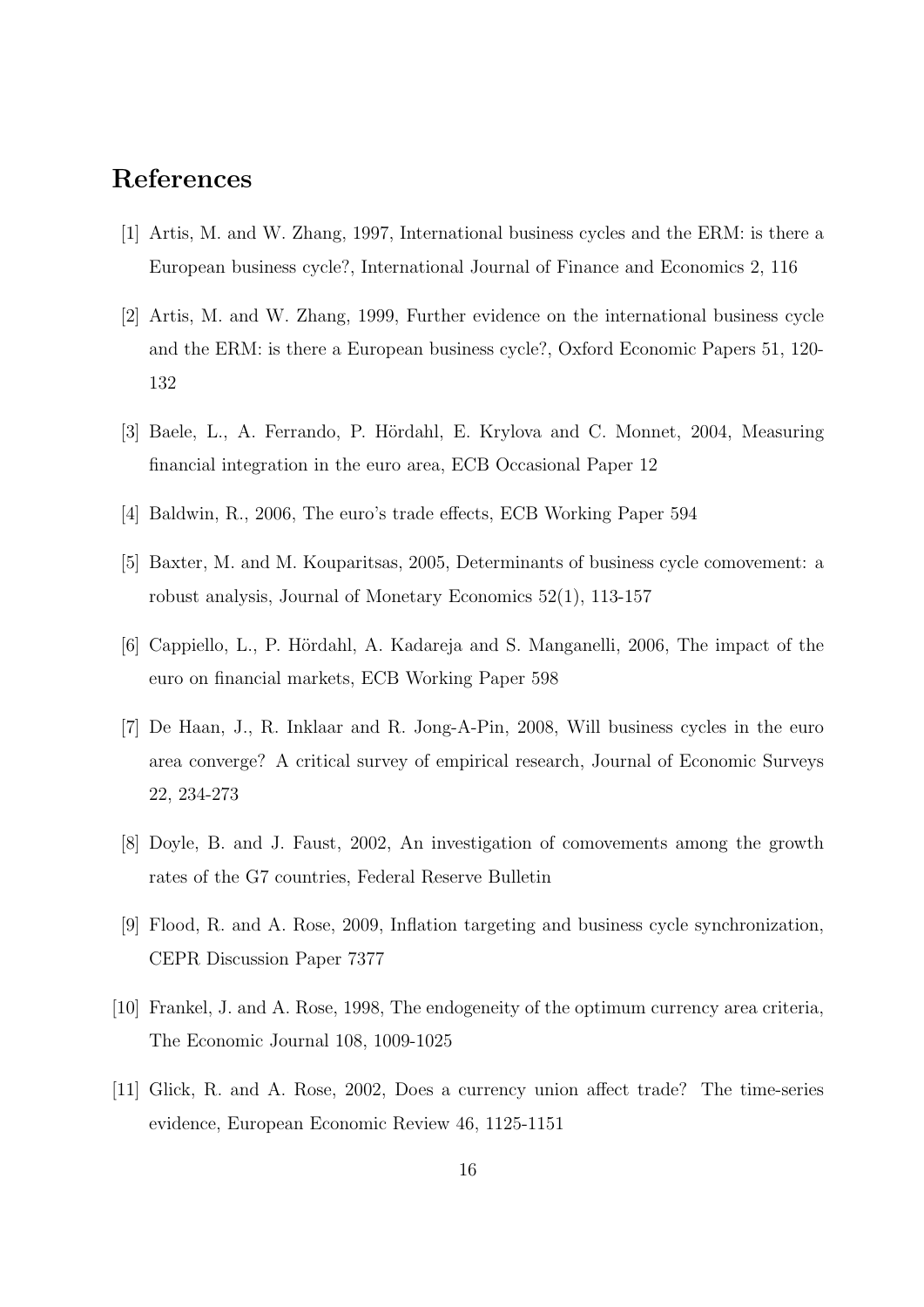- [12] Imbs, J., 2004, Trade, finance, specialization, and synchronization, Review of Economics and Statistics 86, 723-734
- [13] Inklaar, R. and J. de Haan (2001), Is there really a European business cycle? A comment, Oxford Economic Papers 53, 215-220
- [14] Kalemli-Ozcan, S., B. Sorensen and O. Yosha, 2001, Economic integration, industrial specialization, and the asymmetry of macroeconomic fluctuations, Journal of International Economics 55, 107-137
- [15] Lane, P.R. and G. M. Milesi-Ferretti (2007a), The international equity holdings of euro area investors, in R. Anderton and F. di Mauro (eds), The Importance of the External Dimension for the Euro Area: Trade, Capital Flows, and International Macroeconomic Linkages, Cambridge University Press
- [16] Lane, P. R. and G. M. Milesi-Ferretti (2007b), The external wealth of nations mark II: revised and extended estimates of foreign assets and liabilities, 1970-2004, Journal of International Economics 73, 223-250.
- [17] Micco, A., E. Stein and G. Ordonez, 2003, The currency union effect on trade: early evidence from EMU, Economic Policy 37, 315-356
- [18] Mink, M., J. Jacobs and J. de Haan, 2007, Measuring synchronicity and comovement of business cycles with an application to the euro area, CESifo Working Paper 2112
- [19] Otto, G., G. Voss and L. Willard, 2001, Understanding OECD output correlations, Research Discussion Paper 05, Reserve Bank of Australia
- [20] Ravn, M. and H. Uhlig, 2002, On adjusting the Hodrick-Prescott filter for the frequency of observations, Review of Economics and Statistics 84, 371-375
- [21] Rose, A., 2000, One money, one market: the effect of common currencies on trade, Economic Policy 30, 7-46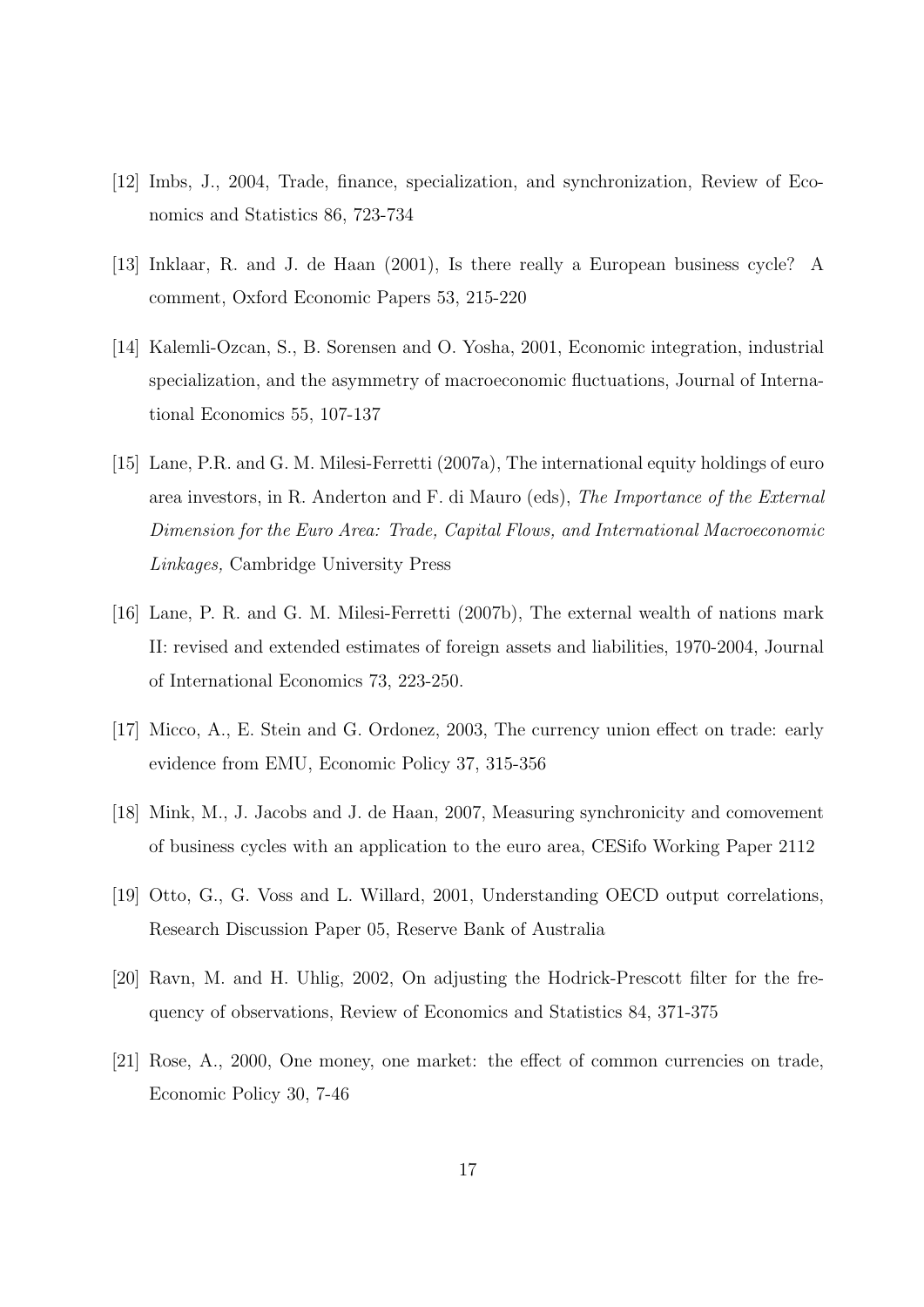#### A Data sources and definitions

Annual gross domestic product: constant prices, domestic currency. Source: IMF World Economic Outlook database, April 2009.

Annual gross domestic product: current prices, U.S. dollars. Source: IMF World Economic Outlook database, April 2009.

Annual gross domestic product per capita: current prices, U.S. dollars. Source: IMF World Economic Outlook database, April 2009.

Bilateral exports and imports: U.S. dollars. Source: IMF Direction of Trade Statistics.

Long-term government bond yields: IMF International Financial Statistics.

MSCI Stock market indices: domestic currency. Source: Datastream.

Net foreign asset position: updated and extended version of dataset constructed by Lane and Milesi-Ferretti (2007b).

Sectoral distribution of value added: National Accounts Main Aggregates database, United Nations Statistics Division.

Fiscal stance: general government fiscal balance. Source: IMF World Economic Outlook database, April 2009.

Bilateral distance between the main business centers of the relevant countries: Rose (2000). Common language: Otto, Voss and Willard (2001).

Common border: Otto, Voss and Willard (2001).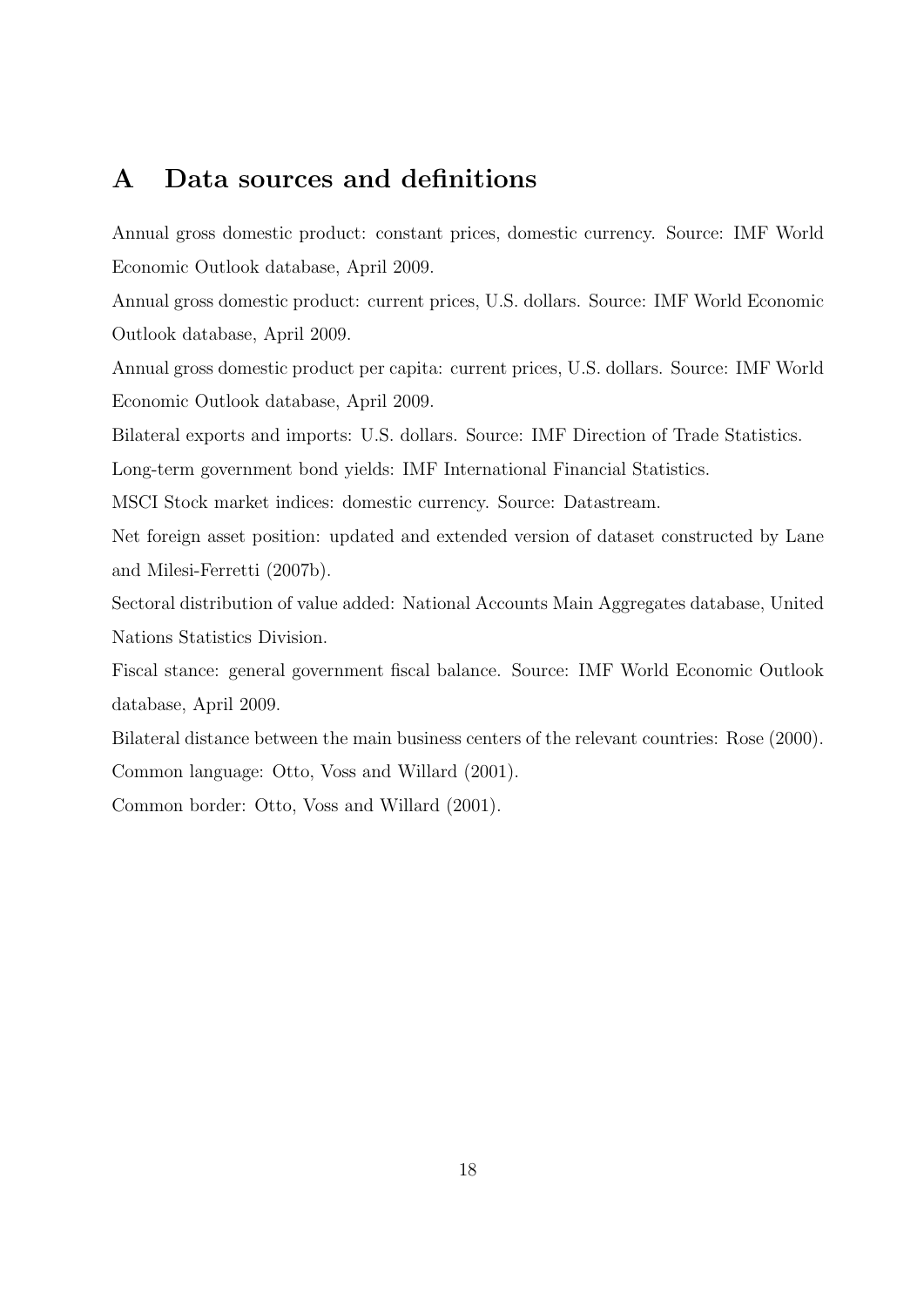| Regressors                         | Trade       | Bond market | Equity market | NFA differential | Specialisation |
|------------------------------------|-------------|-------------|---------------|------------------|----------------|
|                                    | intensity   | integration | integration   |                  |                |
| $Ln(\overline{GDP_i * GDP_j})$     | $0.376***$  |             |               |                  |                |
|                                    | (0.005)     |             |               |                  |                |
| $Ln(G\overline{DPCAP_i*GDPCAP_i})$ | $0.064***$  | $-0.026**$  | $0.068***$    | $0.077***$       | $0.010***$     |
|                                    | (0.018)     | (0.013)     | (0.006)       | (0.011)          | (0.003)        |
| $Ln( GDPCAP_i - GDPCAP_i )$        |             |             |               |                  | $0.014***$     |
|                                    |             |             |               |                  | (0.001)        |
| <b>Distance</b>                    | $-0.693***$ | $-0.060***$ | $-0.038***$   | $0.026***$       |                |
|                                    | (0.007)     | (0.005)     | (0.002)       | (0.005)          |                |
| Common language                    | $0.373***$  | $0.032**$   | $0.068***$    | $0.115***$       |                |
|                                    | (0.037)     | (0.016)     | (0.008)       | (0.017)          |                |
| Common border                      | $0.451***$  |             |               |                  |                |
|                                    | (0.036)     |             |               |                  |                |
| Observations                       | 4941        | 4815        | 4617          | 4788             | 4788           |
| Time effects                       | Yes         | Yes         | Yes           | Yes              | Yes            |
| R-squared                          | 0.7725      | 0.3931      | 0.5473        | 0.0680           | 0.0607         |
| F statistic                        | $628.51***$ | $146.13***$ | $226.61***$   | $11.45***$       | $9.70***$      |

Table A1: First-stage estimations<sup>a</sup>

a Robust standard errors in parentheses. <sup>∗</sup> Significant at 10%; ∗∗ significant at 5% level; ∗∗∗ significant at 1% level.